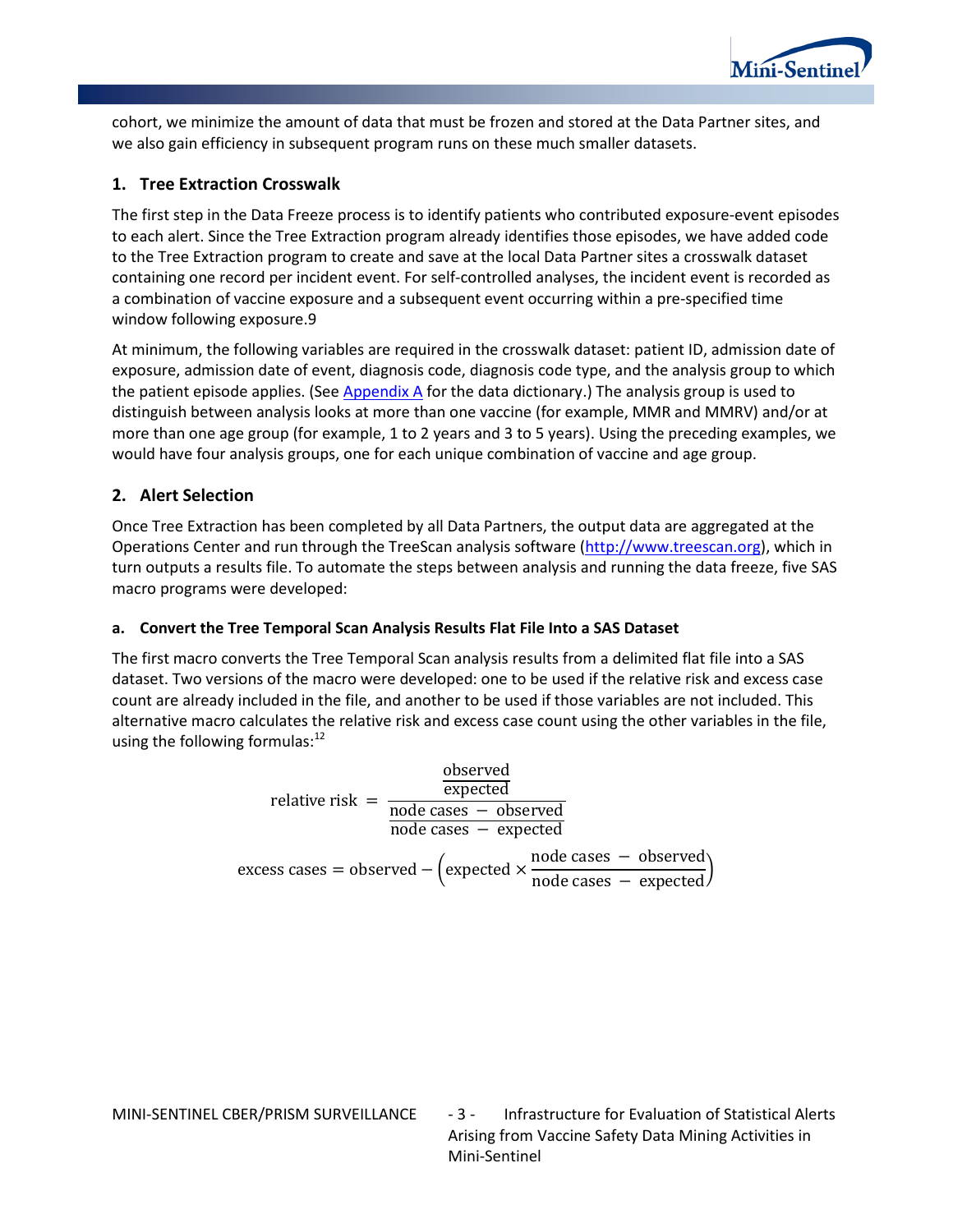

## **b.** Convert the Horizontal Diagnosis Tree Dataset Into a Vertical Child-Parent<sup>[1](#page-5-0)</sup> Structure

The second macro converts the diagnosis tree used by Tree Extraction in horizontal form, i.e. one record per diagnosis code and additional variables for each higher-level node of the tree, to a vertical form with one record per child-parent relationship which will be useful when identifying the next-higher node for any node which produces an alert. To illustrate, take a simple example from the current form of the tree based on the Multi-level Clinical Classifications Software (MLCCS), a product of the Agency for Healthcare Research and Quality's Healthcare Cost and Utilization Project

[\(http://www.hcupus.ahrq.gov/toolssoftware/ccs/ccs.jsp\)](http://www.hcupus.ahrq.gov/toolssoftware/ccs/ccs.jsp). The ICD-9 diagnosis code for febrile seizures is 780.31, and the record in the diagnosis tree lookup dataset looks like this:

| codetype<br>dx | <b>Dx</b> | miccs5 | miccs4      | miccs3   | mlccs <sub>2</sub> | mlccs1 |
|----------------|-----------|--------|-------------|----------|--------------------|--------|
| -09            | 780.31    | 780.31 | 06.04.02.00 | 06.04.02 | 06.04              | 06     |

When this horizontal record is converted into the vertical child-parent form, we have four records:

| child       | parent      |
|-------------|-------------|
| 780.31      | 06.04.02.00 |
| 06.04.02.00 | 06.04.02    |
| 06.04.02    | 06.04       |
| 06.04       | 06          |

Since future versions of the diagnosis tree could conceivably have a different number of levels than the current five, the conversion macro includes code to automatically determine the number of node variables in the horizontal tree and extract the nodes one by one into the vertical child-parent tree.

#### **c. Convert the Child-Parent Tree Dataset Into dx-node Structure**

In order to construct the alerts SAS lookup file to be used with the Data Freeze program, the third macro converts the child-parent tree into a different vertical form with one record per unique combination of diagnosis code and node. Taking the above example, we have the following five records:

| dx     | node        |
|--------|-------------|
| 780.31 | 780.31      |
| 780.31 | 06.04.02.00 |
| 780.31 | 06.04.02    |
| 780.31 | 06.04       |
| 780.31 | 06          |

#### **d. Automatically Identify Statistical Alerts Using Criteria Agreed Upon by the TreeScan Workgroup Prior to Analysis**

The fourth macro selects the alerts for data freeze based on criteria that should be established by the FDA and TreeScan workgroup prior to analysis. First, primary alerts are selected from nodes meeting both of the following criteria: 1) p-value less than or equal to a maximum value; and 2) relative risk greater than or equal to a minimum value. These primary alerts are then compared to the child-parent

Arising from Vaccine Safety Data Mining Activities in Mini-Sentinel

<span id="page-5-0"></span> $1$  The term "child-parent" here refers to tree structure terminology and not to a familial relationship between people.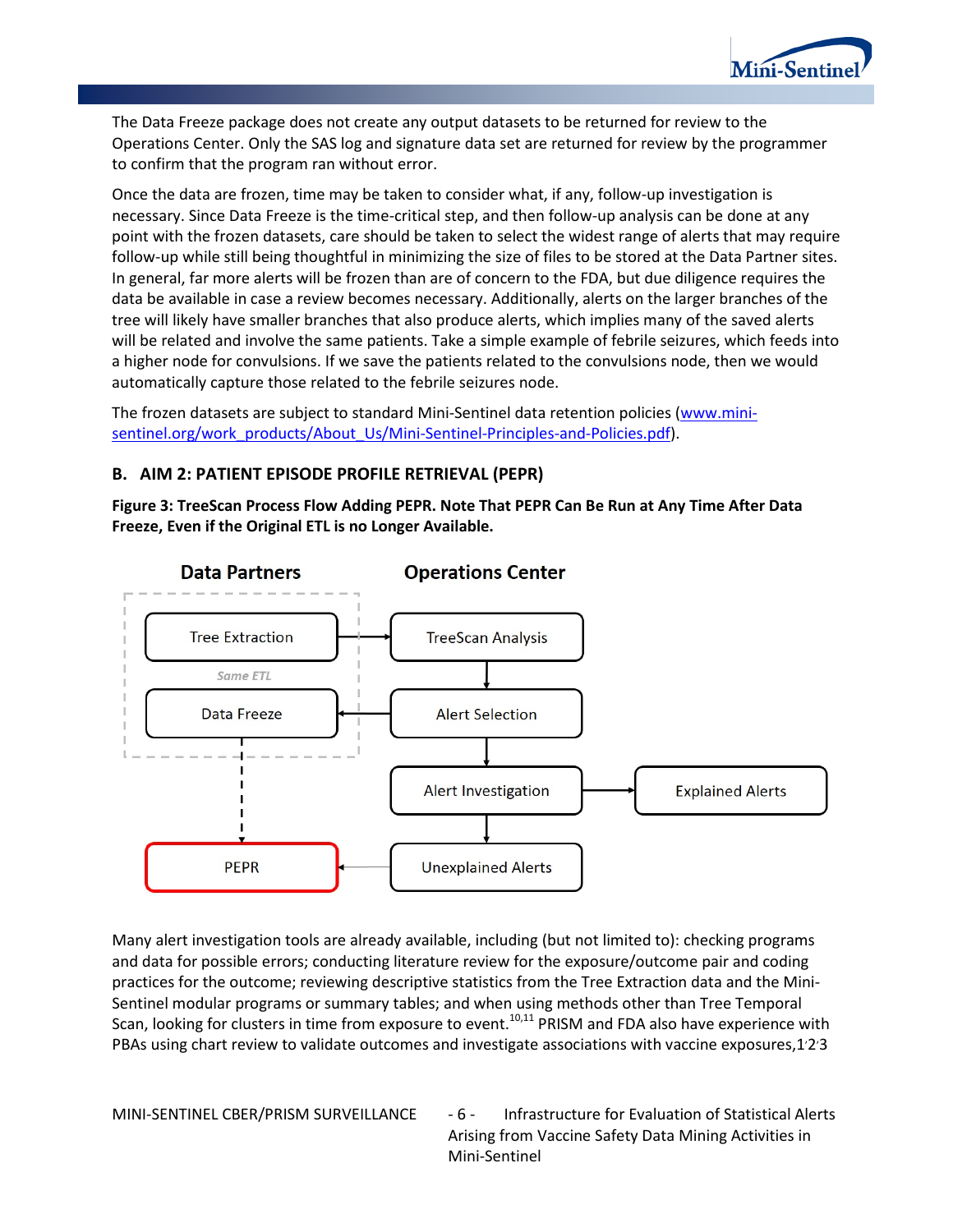

but PBAs are time-consuming and resource-intensive, making them cost-prohibitive as a routine tool for investigation of statistical alerts arising from data mining.

The second aim of this activity fills the gap between broader investigation tools and detailed PBAs by creating re-usable programs to extract and retrieve patient-level case data for review by FDA and PRISM investigators. This type of review is not intended to validate the outcome or determine the validity of an alert but rather to determine whether further investigation is warranted. It is also not intended as an automatic first option but instead should be used only on a small subset of alerts, if at all, and then only after careful consideration of the circumstances by the surveillance team.

Interest in similar capabilities from outside the TreeScan workgroup led us to develop the Patient Episode Profile Retrieval (PEPR) as a self-contained macro requiring a single input dataset stored at the Data Partner site to identify patient episodes of interest. At minimum, the input dataset must contain a PatID variable and at least one date variable. Since the PEPR macro itself does not determine the patient episodes to be included, other methods must first be used to identify patient episodes of interest and complete any required sampling or sub-setting.

## **1. Security**

The PEPR output datasets are based on the CDM tables with certain modifications made to protect patient privacy. In order to strike a balance between the need for robust patient-level case data and minimum-necessary data requirements that are fundamental to the distributed network model, we implemented both mandatory and optional security measures.

#### **a. Mandatory**

Pseudo-identifiers are automatically assigned to replace four identifiers – PatID, EncounterID, Provider, and Facility code – in the output files, and crosswalks are saved at the local sites to allow translation to the original. Each pseudo-identifier is assigned using sequential numbering to assure uniqueness, but the original values are first randomly sorted to further mask the identifier. A random seed parameter is included to assure the randomization process can be reproduced, if necessary.

Additional care is taken in assignment of the PatID pseudo-identifier to account for situations in which a single patient may contribute more than one episode to an analysis. To distinguish between separate episodes for the same patient in the output datasets, particularly when using relative dates (described in the next section), the PatID pseudo-identifier contains two parts: the first identifies the patient, and the second identifies the episode. For example, the current Tree Extraction program defines incidence at the third level of the tree. If an alert occurred at a higher level, a patient could contribute more than one incident event to the alert, and if the events occurred on different days with the  $1 - 56$  days after exposure, we would not be able to distinguish between those events to assign appropriate relative dates and preserve data integrity unless we assign the pseudo-identifier to the patient-episode combination rather than to the patient alone.

Future TreeScan methods development will add multi-dose analysis, i.e. inclusion of doses beyond the first observed per patient. Once again, depending on the incidence definition and the spacing of doses, a patient could conceivably contribute the same or a similar incident event following each dose. Further, with an eye toward extending use of PEPR beyond TreeScan, we considered PBAs such as the PRISM evaluation of febrile seizures following influenza vaccination in young children[.3](#page-23-0) Incidence was defined as first observed in 42 days. Since small children are recommended to have two doses of the vaccine, a single patient could have been identified as a case once for each dose if a seizure followed each dose.

MINI-SENTINEL CBER/PRISM SURVEILLANCE - 7 - Infrastructure for Evaluation of Statistical Alerts Arising from Vaccine Safety Data Mining Activities in Mini-Sentinel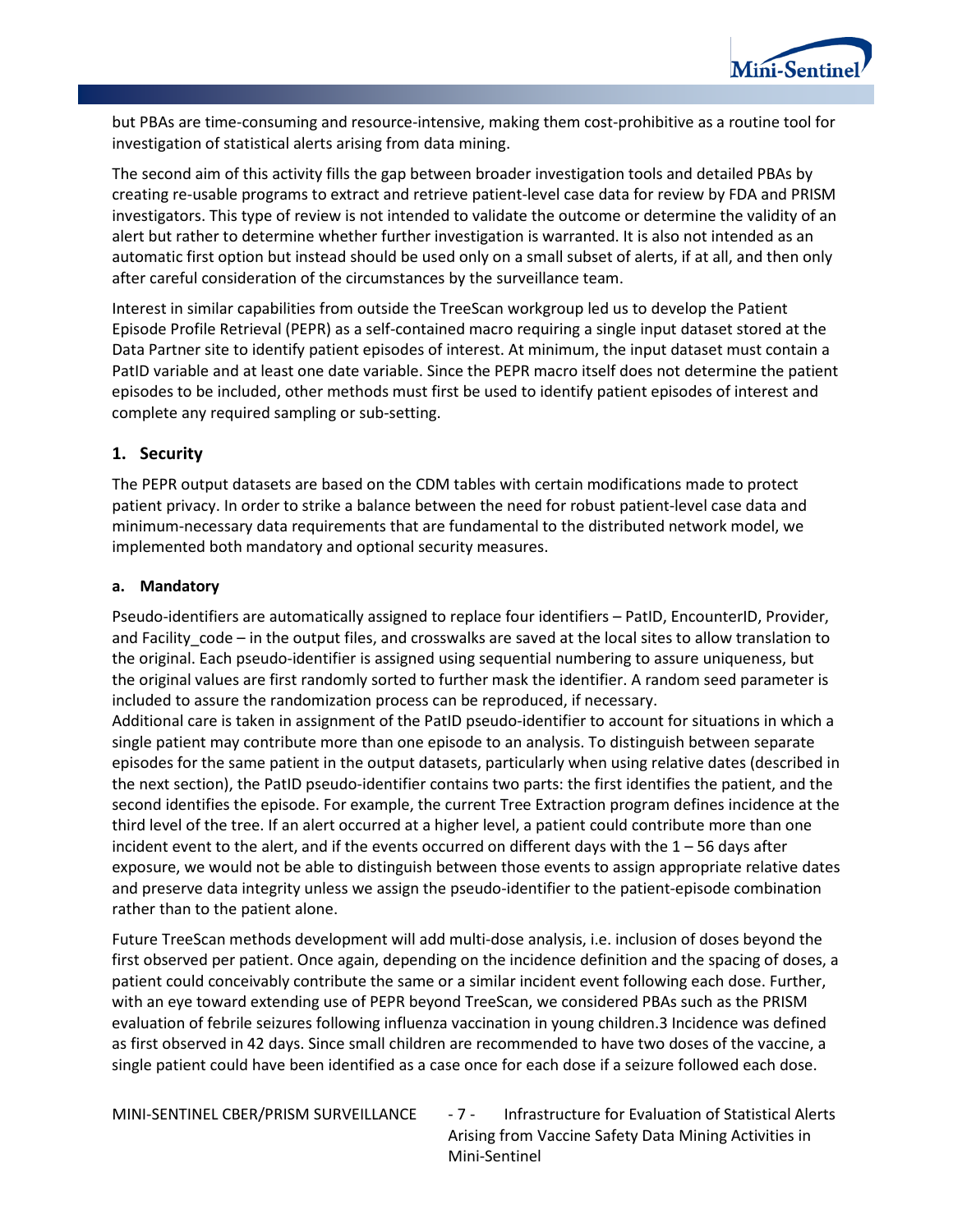

That evaluation also looked at PCV and DTaP-containing vaccines, and those additional exposures could have resulted in identification of separate adverse event episodes if the vaccines were administered on different days.

## **b. Optional**

Date variables may be masked by calibrating values to a meaningful relative index variable specified by macro parameter. The relative index date value is subtracted from each CDM date variable so that the index date now has a value of 0 (SAS date value = Jan. 1, 1960), and then any other date now represents the number of days before or after that index date. For Tree Temporal Scan using a self-controlled analysis, the natural choice for relative index is the exposure date, which is then set to 0, and then all other dates represent how many days before or after exposure the encounter, drug dispensing, enrollment start, or enrollment end occurred. The format of the date variables is preserved but the identifiable information removed. Thus, the reviewer will not know the actual calendar date of an event, only the number of days before or after the relative index.

| <b>Exposure</b> | Original           | <b>New</b>         | <b>Unformatted</b> |
|-----------------|--------------------|--------------------|--------------------|
| date            | <b>ADate value</b> | <b>ADate value</b> | numeric value      |
| 10/01/2011      | 10/01/2011         | 01/01/1960         |                    |
| 10/01/2011      | 10/10/2011         | 01/10/1960         | 10                 |
| 04/15/2006      | 04/15/2006         | 01/01/1960         | 0                  |
| 04/15/2006      | 03/15/2006         | 12/01/1959         | $-31$              |

If this option is not selected, the original calendar date values are included in the output datasets. An activity involving chart review, for example, would need the original calendar dates in order to match chart data with electronic data.

The only date variable not included in this relative date option is the birth date, since application of the rule would result in representation of the patient's exact age in days on any given relative date. Instead, another option allows for the birth date value to be set to missing for all patients. This rule is optional since the birth date value is necessary for activities involving chart review.

As a compromise, an additional option allows the programmer to specify age groupings to more broadly categorize each patient's age at a selected index date variable.

The final option concerns two variables in the CDM that contain geographic information represented by the ZIP code: Zip in the Demographic table, representing the last known patient ZIP code, and Facility location in the Encounter table, valued with the first three digits of the facility ZIP. An optional macro parameter allows the values to be set to missing, converted to standard postal state abbreviation, or to retain their original value. If geographic clustering is suspected as a confounder, the postal state value may be used while still transmitting a lower level of specificity than the actual five- or three-digit ZIP values. The actual ZIP values would rarely – if ever – be required for anything less than full chart review and should only be used with extreme caution.

Any altered variables follow the same data type and format as the original CDM variables, but the variable name is changed by adding an underscore character "\_" to the beginning of the original variable name. For example, PatID becomes \_PatID, and ADate becomes \_ADate. This convention serves as a reminder to anyone working with the datasets that those variables have been altered for security purposes. In order to run programs that were written to run on the CDM tables, the programmer only

MINI-SENTINEL CBER/PRISM SURVEILLANCE - 8 - Infrastructure for Evaluation of Statistical Alerts Arising from Vaccine Safety Data Mining Activities in Mini-Sentinel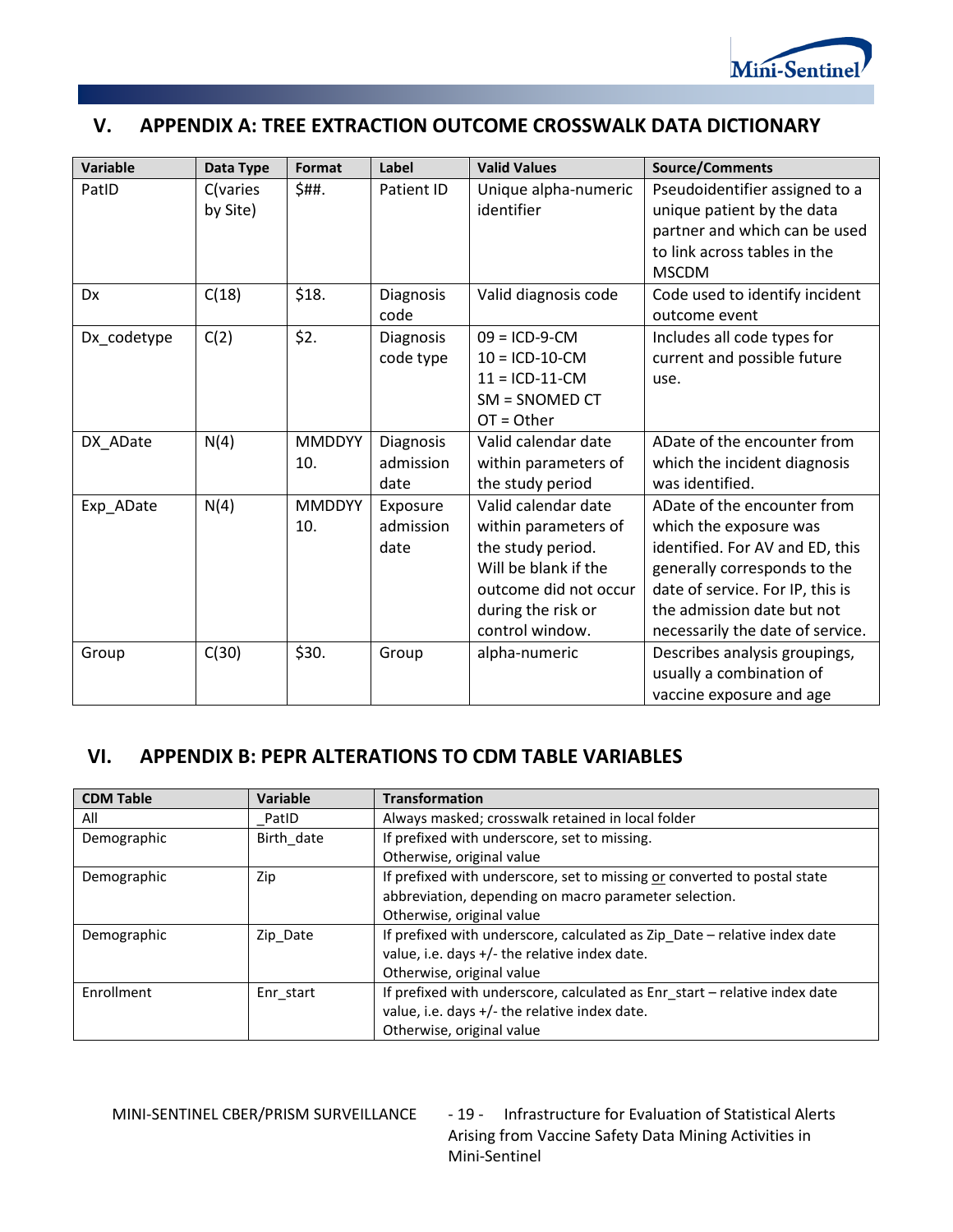

| <b>CDM Table</b>         | Variable          | <b>Transformation</b>                                                          |
|--------------------------|-------------------|--------------------------------------------------------------------------------|
| Enrollment               | Enr_end           | If prefixed with underscore, calculated as Enr_end - relative index date       |
|                          |                   | value, i.e. days +/- the relative index date.                                  |
|                          |                   | Otherwise, original value                                                      |
| Encounter, Diagnosis,    | EncounterID       | Always masked; crosswalk retained in local folder                              |
| Procedure                |                   |                                                                                |
| Encounter, Diagnosis,    | ADate             | If prefixed with underscore, calculated as ADate - relative index date value,  |
| Procedure                |                   | i.e. days +/- the relative index date.                                         |
|                          |                   | Otherwise, original value                                                      |
| Encounter                | <b>DDate</b>      | If prefixed with underscore, calculated as DDate - relative index date value,  |
|                          |                   | i.e. days +/- the relative index date.                                         |
|                          |                   | Otherwise, original value                                                      |
| Encounter, Diagnosis,    | Provider          | Always masked; crosswalk retained in local folder                              |
| Procedure, State Vaccine |                   |                                                                                |
| Encounter                | Facility_location | If prefixed with underscore, set to missing or converted to postal state       |
|                          |                   | abbreviation, depending on macro parameter selection.                          |
|                          |                   | Otherwise, original value                                                      |
| Encounter, Lab Results   | Facility code     | Always masked; crosswalk retained in local folder                              |
| Dispensing               | RxDate            | If prefixed with underscore, calculated as RxDate - relative index date value, |
|                          |                   | i.e. days +/- the relative index date.                                         |
|                          |                   | Otherwise, original value                                                      |
| <b>State Vaccine</b>     | <b>SIIS</b>       | If prefixed with underscore, set to missing                                    |
|                          |                   | Otherwise, original value                                                      |
| <b>State Vaccine</b>     | VaxDate           | If prefixed with underscore, calculated as VaxDate - relative index date       |
|                          |                   | value, i.e. days +/- the relative index date.                                  |
|                          |                   | Otherwise, original value                                                      |
| Lab Results              | Order_dt          | If prefixed with underscore, calculated as Order_dt - relative index date      |
|                          |                   | value, i.e. days +/- the relative index date.                                  |
|                          |                   | Otherwise, original value                                                      |
| Lab Results              | Lab_dt            | If prefixed with underscore, calculated as Lab_dt - relative index date value, |
|                          |                   | i.e. days +/- the relative index date.                                         |
|                          |                   | Otherwise, original value                                                      |
| Lab Results              | Result_dt         | If prefixed with underscore, calculated as Result_dt - relative index date     |
|                          |                   | value, i.e. days +/- the relative index date.                                  |
|                          |                   | Otherwise, original value                                                      |
| <b>Vital Signs</b>       | Measure_date      | If prefixed with underscore, calculated as Measure_date - relative index       |
|                          |                   | date value, i.e. days +/- the relative index date.                             |
|                          |                   | Otherwise, original value                                                      |
| Death                    | DeathDate         | If prefixed with underscore, calculated as DeathDate - relative index date     |
|                          |                   | value, i.e. days +/- the relative index date.                                  |
|                          |                   | Otherwise, original value                                                      |

MINI-SENTINEL CBER/PRISM SURVEILLANCE - 20 - Infrastructure for Evaluation of Statistical Alerts Arising from Vaccine Safety Data Mining Activities in Mini-Sentinel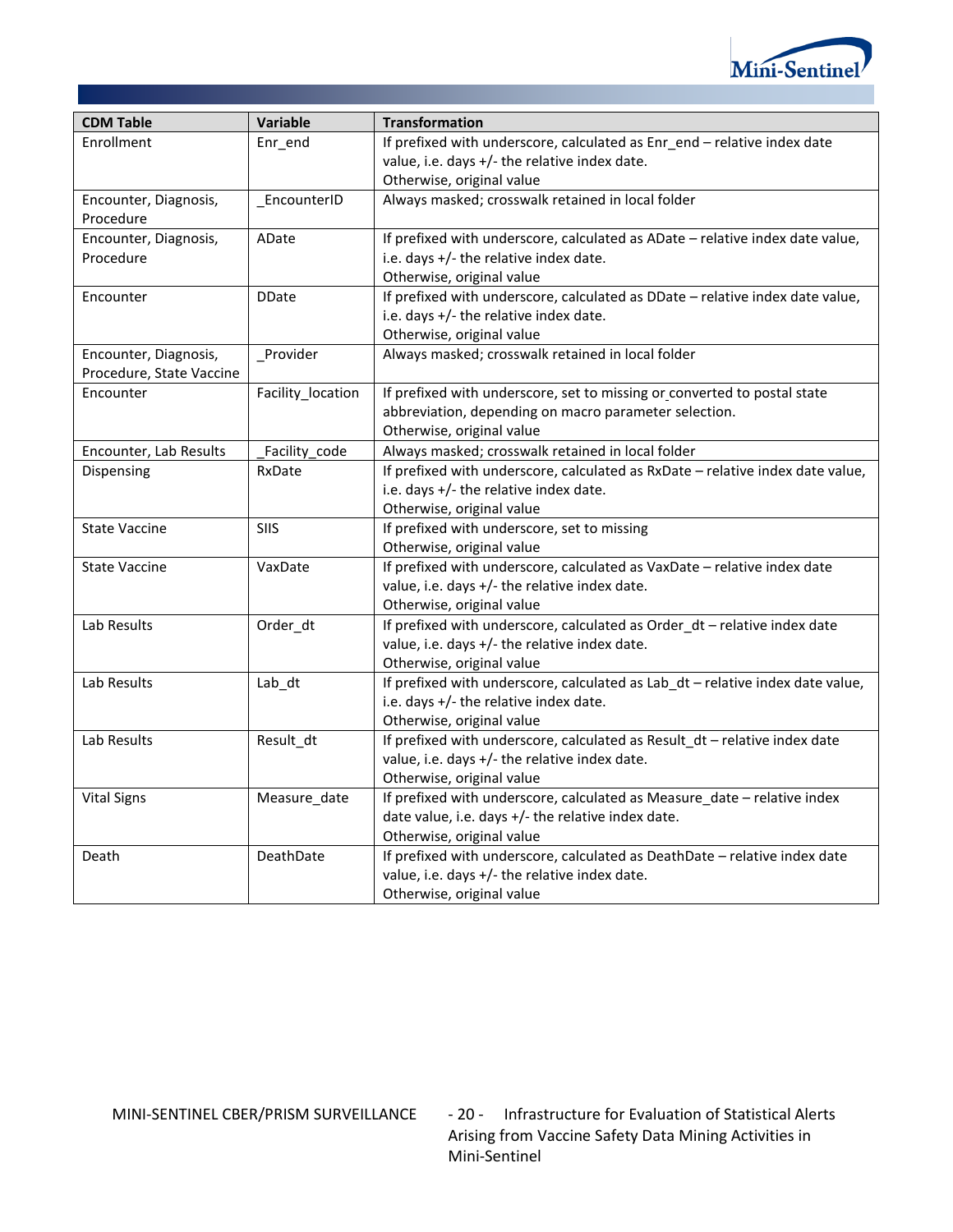

# **VII. ACKNOWLEDGEMENTS**

We gratefully acknowledge the contributions of the following organizations and individuals:

*Harvard Pilgrim Health Care Institute*: Jeffrey Brown, Claudia Colonel-Moreno, Alison Kawai, Matt Lakoma, Jen Popovic, Lisa Ortendahl, Megan Reidy, Schyler Versteeg, Tiffany Woodworth, Diana Santiago, Robert Rosofsky

*HealthCore:* Bolarinwa Ekezue, Chunfu Liu, Fang Tian

*Humana:* Mano Selvan, Yunping Zhou